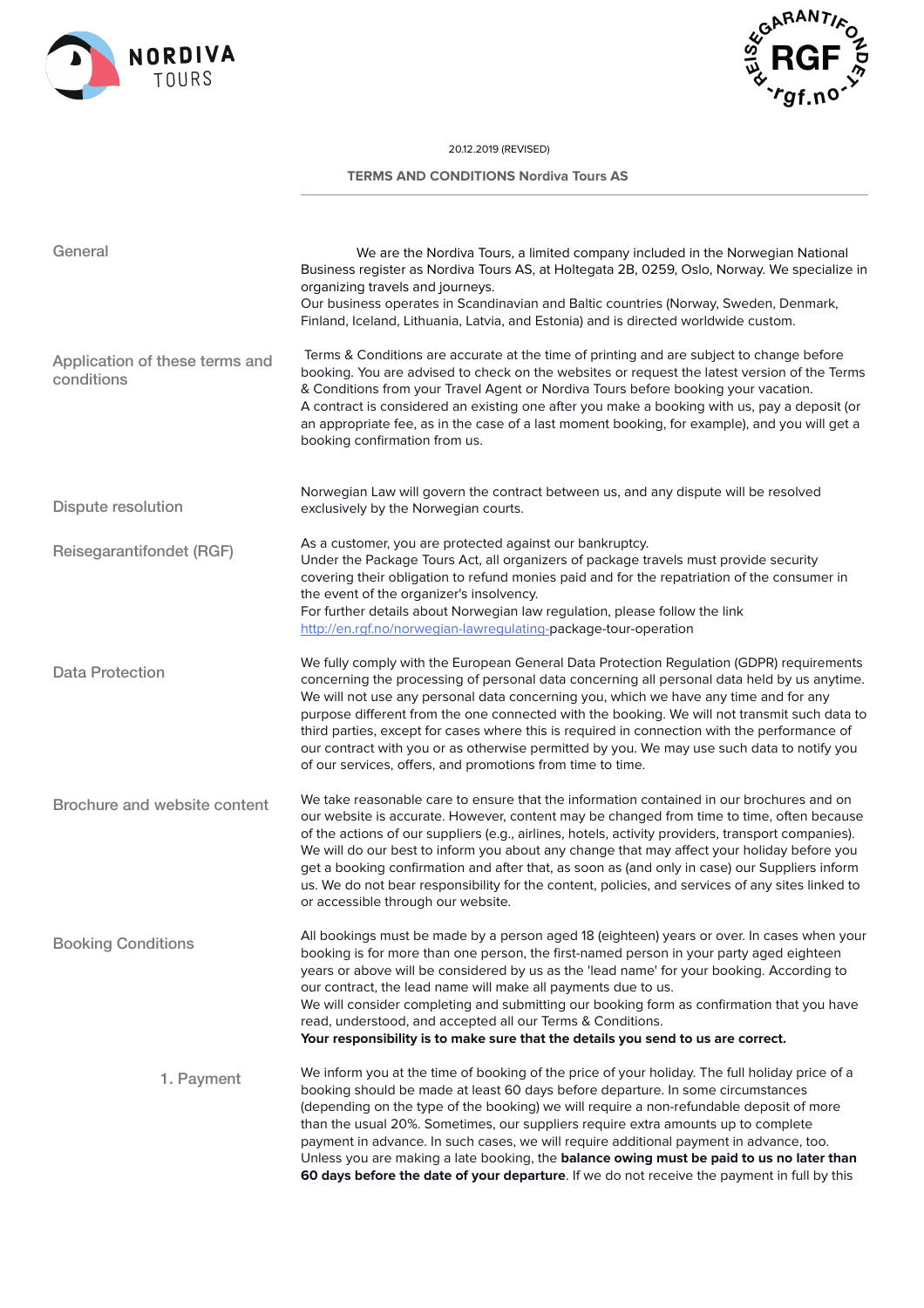time, we will consider the booking as canceled by you, and you will be responsible for paying our cancellation charges.

We accept the following methods of payment: bank transfers credit cards Visa, MasterCard, Dining Club, American Express

We also accept transfer financial services: PayPal Stripe **TransferWise** Payoneer

However, an extra charge will be made on the payments because of the fee levied on us by the financial companies.

We do not accept: MoneyGram Western Union other cash transfers

We will require you to pay only via debit or credit cards in cases when the booking is made too close to the departure date. An administration charge also applies to any changes made by us at your request.

The prices quoted in our catalogs, on our website or in our publicity and promotions from time to time are correct at the time of publication. If there is any change in our prices, we will inform you before accepting your booking. We quote prices in **Norwegian Krones (NOK).** We can calculate package prices in USD or Euro on demand, but changes in exchange rates may cause the final amount to be different from previous estimates. 2. Prices

Our holiday price does not typically include:

• Visa fees, overseas airport departure charges payable locally, porterage, personal

expenditure, hotel extras, fuel, and extras for car hire

• Taxes or compulsory charges introduced by Governments, regulatory bodies, or airlines after you have booked

• Security charges introduced or increased after you have booked relating to transportation costs

Holiday insurance

The price you make for your holiday and what this price includes will be confirmed to you at the time of booking and given in our booking confirmation.

**We are not obliged to specify the cost of each component in our packages. We have the right to refuse to answer your questions about underlying prices in both ready and tailored itineraries.**

If you wish, after you have received the booking confirmation from us, to cancel your booking or any part of it concerning any person (in the case of a group booking), we will need your authority in writing or (in the case of a group booking) the authority in writing of the lead name to do so. 3. Changes or cancellation by you

Our cancellation charges will apply (see the table' cancellation charges' below). We calculate costs from the date we receive your authority in writing. Any deposits, administration charges, insurance premiums, or other fees concerning your holiday after we made them and you paid it will not be refunded in case of cancellation.

We incur costs from the time you make your booking. So you agree that if you cancel your booking, you will compensate us for our losses and expenses, as per the table below. Our cancellation charges increase as nearer the cancellation is made to your departure date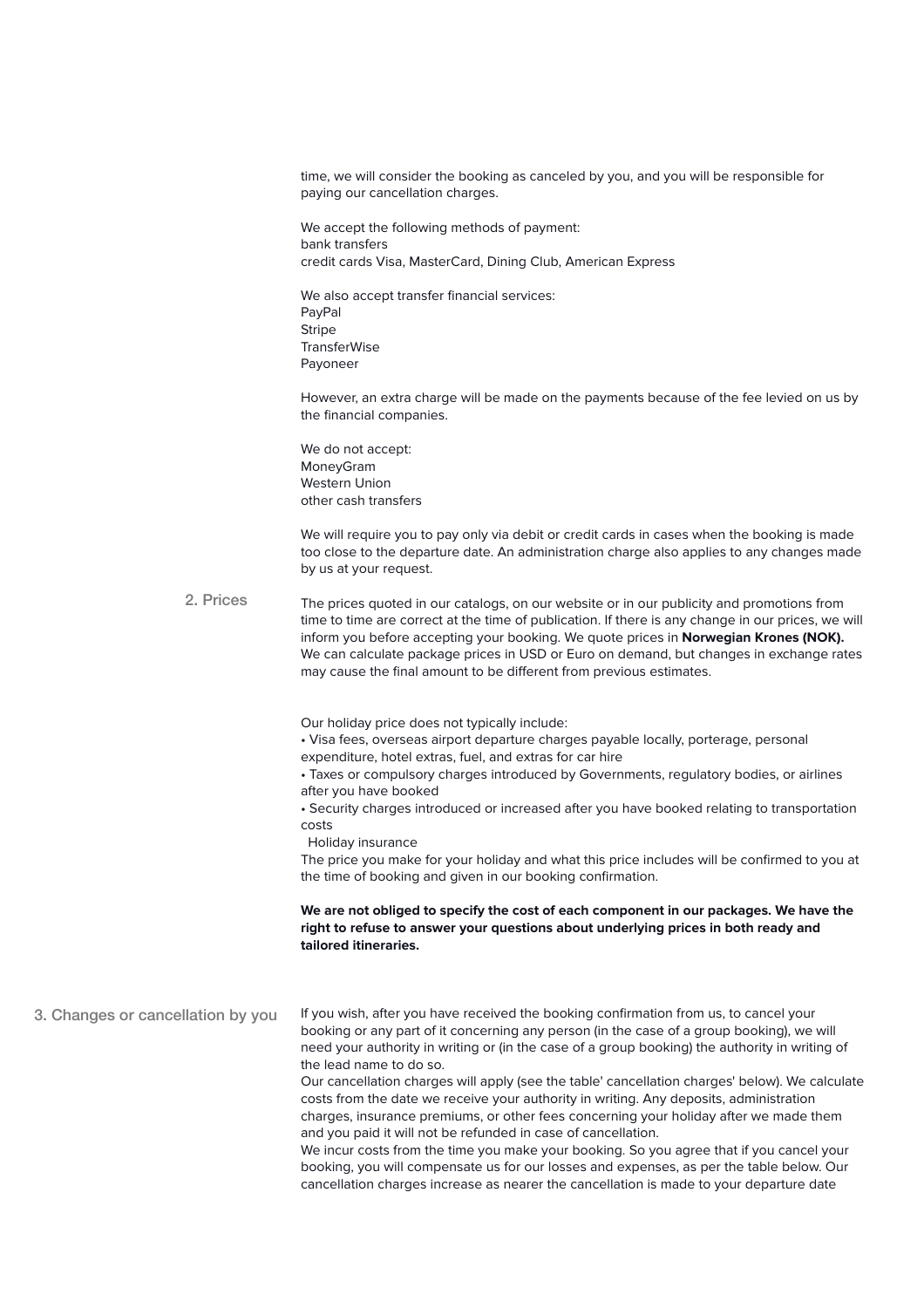|                                                   | because we may not be able to resell your holiday without making significant price<br>reductions, or at all.<br>We strongly recommend you take out insurance cover for cancellation adequate to cover<br>the value of your holiday. For further details, please refer to paragraph 8.                                                                                                                                                                                                                                                                                                                                                                                |
|---------------------------------------------------|----------------------------------------------------------------------------------------------------------------------------------------------------------------------------------------------------------------------------------------------------------------------------------------------------------------------------------------------------------------------------------------------------------------------------------------------------------------------------------------------------------------------------------------------------------------------------------------------------------------------------------------------------------------------|
|                                                   | 3.3. Cancellation charges<br>Number of days left before your date of departure when your authority in writing is received<br>by us. Cancellation charge (expressed as a percentage of the total holiday price):                                                                                                                                                                                                                                                                                                                                                                                                                                                      |
|                                                   | 60 days or more Deposit only (if applicable)<br>59 - 43 days 40 %<br>29 - 42 days 60 %<br>7 - 28 days 90 %<br>6 days or less 100 %                                                                                                                                                                                                                                                                                                                                                                                                                                                                                                                                   |
|                                                   | Cancellation terms for single or multiply ready-to-go guided tours and activities (options):                                                                                                                                                                                                                                                                                                                                                                                                                                                                                                                                                                         |
|                                                   | 14 before the tour: 100 % refund - credit card fee<br>13 to 10 days before the tour: 50% refund<br>9 or less days : 0% refund                                                                                                                                                                                                                                                                                                                                                                                                                                                                                                                                        |
|                                                   | You can request a credit voucher for the amount paid upfront for the canceled booking, less<br>any non-refundable charges incurred by us or imposed by our suppliers. This must be<br>redeemed within 12 months of issue against a new booking. You can not exchange the<br>voucher for cash.<br>We provide no cash refund if the cost of the new booking is less than the value of the credit                                                                                                                                                                                                                                                                       |
|                                                   | voucher.                                                                                                                                                                                                                                                                                                                                                                                                                                                                                                                                                                                                                                                             |
| 4. If we have to change or cancel<br>your holiday | We will take reasonable care to deliver the holiday which we are contracted to provide to<br>you. Yet, considering that we offer a wide range of holidays many months in advance, we<br>have a right to make changes at times.<br>(a) Organised tours<br>Our obligation to you depends on whether the changes are considered 'minor' or 'major'. A<br>'major' change can be considered one that causes significant alterations to the contract's<br>essential terms.<br>Major changes include:<br>$\cdot$ price                                                                                                                                                      |
|                                                   | • departure airport<br>• your city/resort/place of destination<br>• your accommodation to a lower star grading<br>Minor changes include:<br>A minor change is any other change that is not a significant change. We will do our best to<br>tell you as soon as possible before your departure date about any minor changes, even<br>though we are not obliged to do so. We are not obliged to compensate you for any 'minor'<br>changes made.<br>Major changes:                                                                                                                                                                                                      |
|                                                   | We will inform you about the 'major' change in case if we have to make one, and you will be<br>able to choose one of the following options:<br>• to agree on the changes and accept their impact (including any on price)<br>• to transfer to another holiday offered by us (depends on whether it is available) of<br>equivalent or superior quality<br>• to transfer to another holiday offered by us (depends on whether it is available) of lower<br>quality and receive a refund for any difference in price<br>• to cancel your holiday and receive a refund of all money you have paid for the holiday<br>(including all deposits and administration charges) |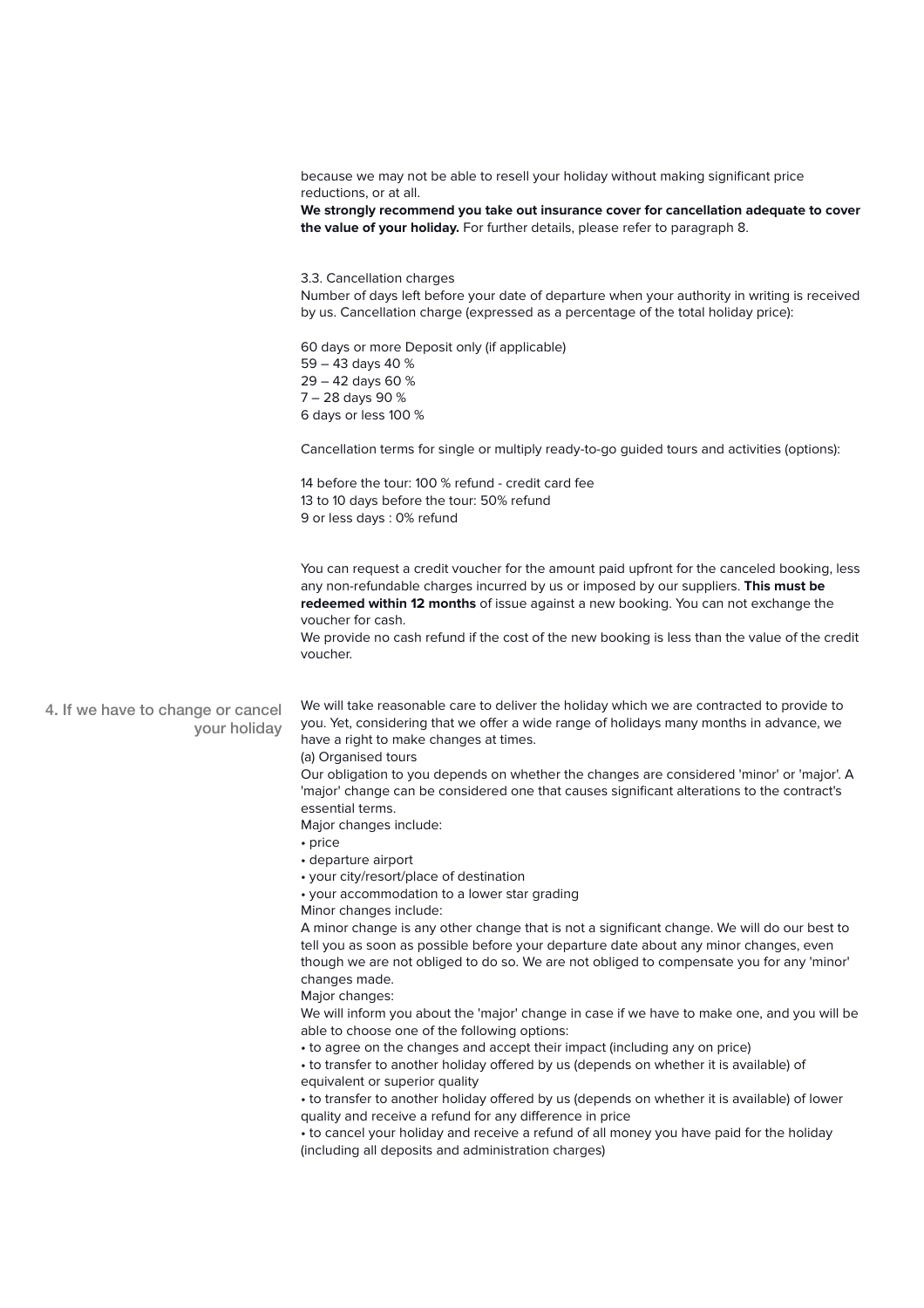## In case of a major change or a cancel of your holiday for a reason not connected with our bankruptcy or other circumstances we cannot control, we will compensate you the following sum (per person named in our booking confirmation): 5. Our liability to you

59 - 40 days \* 100 NOK 39 - 15 days 250 NOK 14 - 8 days 350 NOK 7 - 0 days 400 NOK

*\* Number of days before your date of departure when a notification about a major change or cancellation is received.*

(b) Other holiday arrangements

We will try to tell you about any changes as soon as possible before your departure date, although we are not obliged to do so. We are not obliged to compensate you. However, if we have to cancel your holiday for a reason not connected with our bankruptcy or other circumstances we cannot control, we will refund you the full price of your holiday. (c) Circumstances beyond our control

We will not pay compensation or accept any liability in case if circumstances cause changes we cannot control, including (without limitation) any strikes, lock-outs or other industrial action; acts of God; war; riot; civil commotion; malicious damage; lockdown; compliance with any law or governmental order, rule regulation or direction; impossibility of the use of any means of public or private transport or any action of any government or regulatory body; accident; break-down of plant and machinery; fire; flood or storm; other adverse weather conditions (including heavy rainfall, hail, snow, fog or frost) affecting any airport, port or any other transport link, embarkation or disembarkation point and their operation; flight delays; other matters affecting air traffic control (including failure of equipment, systems and software); siege; acts of terrorism; police or security alerts or precautionary measures taken.

 (a) We will take reasonable skill and care in sticking to our treaty obligations, and we will compensate you if you have born losses or damage because we, our agents or suppliers, and you can prove it.

(b) If you feel that arrangements concerning your holiday have not been provided as was promised, you should inform our supplier and us as soon as possible. You must give us the details in writing at the earliest opportunity.

(c) If we have failed to provide you with a significant part of the services due to badly performed obligations, we will do our best to organise suitable alternative arrangements at no extra cost if you are still on holiday and compensate you. If we have failed to provide you with a significant part of the services due to our improper performance and there are no available alternative arrangements which are suitable or such arrangements are not acceptable to you due to significant reasons, then we will make arrangements for you (and for other party members if they are affected too) to return you to the place of departure at no extra cost. In all other cases (when we have not failed to provide you with a significant part of the services), we will have to investigate matters and take steps to find suitable solutions if possible after your notification.

(d)We do not accept responsibility for the acts and/or omissions of any third parties if you have had direct bookings with them.

(e) None of the provisions of this paragraph 5(a) shall have the effect of excluding or limiting our liability concerning any personal injury or death of you or any your party member during your holiday which was a direct result of our acts or omissions or the negligent acts or omissions of our employees, agents or suppliers while acting within our authority or instructions according to the contract. We do not accept any responsibility for death, injury, or illness caused by any act or omission, whether of any third parties acting outside of our authority, instructions, or control or with whom you may have made any bookings or arrangements direct or any cause which we could not reasonably prevent. (f) We are not obliged to you in case of our failure or the improper performance of our obligations is a result of:

• any fault or failure of you or of any member of your party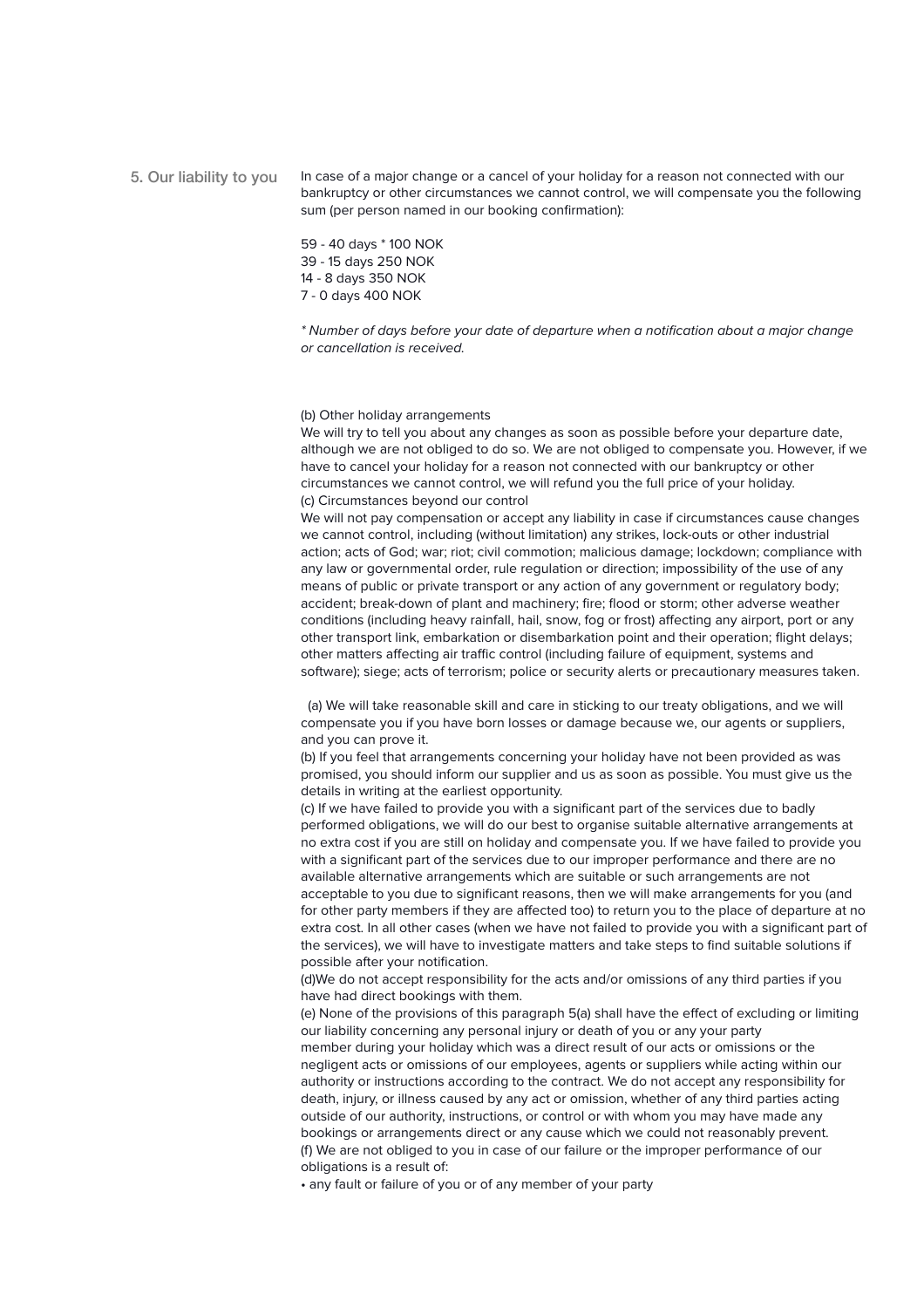• any fault or failure of any third party not connected with us and the provision of the services which are unforeseeable or unavoidable. • circumstances beyond our or beyond our suppliers' control (the circumstances are described in paragraph 4(c)), although we will do our best to provide you with our prompt assistance in case of our failure or improper performance results from circumstances which are not a result of any fault or failure of you or any member of your party. (g)You should pay attention to the fact that if we accept liability, we may always set-off or reduce the amount of any claim against us by taking into account any amount that you (or your party member) have received from the exact cause or circumstances from our supplier or according to the policy of insurance. (h)Both our suppliers and guides are instructed not to arrange any other alternative activities as our agents than those you have purchased directly from us. If you have purchased or received any assistance that way, it does not imply that they have acted as our agents. We are not responsible for such activities and have no obligations to you concerning them. You should inform us at the time of booking if you have any special requirements (for example, dietary requirements), so we will notify our suppliers. However, **we cannot guarantee that your requirements will be met, and in such case, we will not be obliged to you.** (a) You are responsible for ensuring that you and your party members have valid passports and appropriate visas. (b) You are responsible for ensuring that we are informed about any existing medical conditions or disabilities which may require assistance before you booked the holiday or, if newly diagnosed, before the date of your departure. Then we will be able to give these details to our suppliers on time. We are not obliged to you or any party member if any carrier refuses you as a passenger resulting from any medical condition or disability. (c) You are responsible for your behavior and the behavior of your party. Our suppliers and we have the right to refuse your booking or the right to board or the right to travel and to remove you and/or any member of your party from any transport, accommodation, or any part of holiday if you or any member of your party is drunk or under the influence of drink or drugs; if you are or we reasonably believe that you are in unlawful possession of drugs; or are behaving violently, disruptively, dangerously or irresponsibly or in any manner which presents a risk to others or is a cause of a nuisance or annoyance to others. No refund will be given, or compensation paid, and we will refund no costs or expenses you will bear. Also, you may be affected by police inquiry, security measures, or investigation and obliged to criminal prosecution and penalties in case any criminal offenses are committed, and the country has jurisdiction concerning the alleged activity. You must completely cooperate with and follow all safety procedures and instructions which you will receive from organizations that run activities while you are on your holiday. Such organizations may ask you to sign a waiver form concerning the activity being carried out. (d) Even though we will do our best to make your holiday as smooth as possible, problems can happen. **If you have difficulties you cannot deal with by the hotel, lodge, or camp where you are staying, you should call our 24-hour emergency number (+47 92669868). However, keep in mind that we cannot help you if you mention the issue only after returning from the holiday. In case of a medical emergency, you must inform your travel insurance providers of their 24-hour emergency telephone number and medical emergency service in the country of your visit.** If you have a problem during your holiday, please immediately inform the relevant supplier whose service is involved (e.g., your hotelier) and Nordiva Tours representative, who will endeavor to put things right. It is unreasonable and in breach of your contractual obligations to take no action while on holiday but write a letter of complaint upon return. If the problem cannot be resolved locally and you wish to complain, full details must be sent to Nordiva Tours in writing to arrive within 28 days of your return, giving your booking reference and all other relevant information. Please keep your letter concise and to the point. *Special requirements* 6. Your responsibility 7. Dealing with complaints